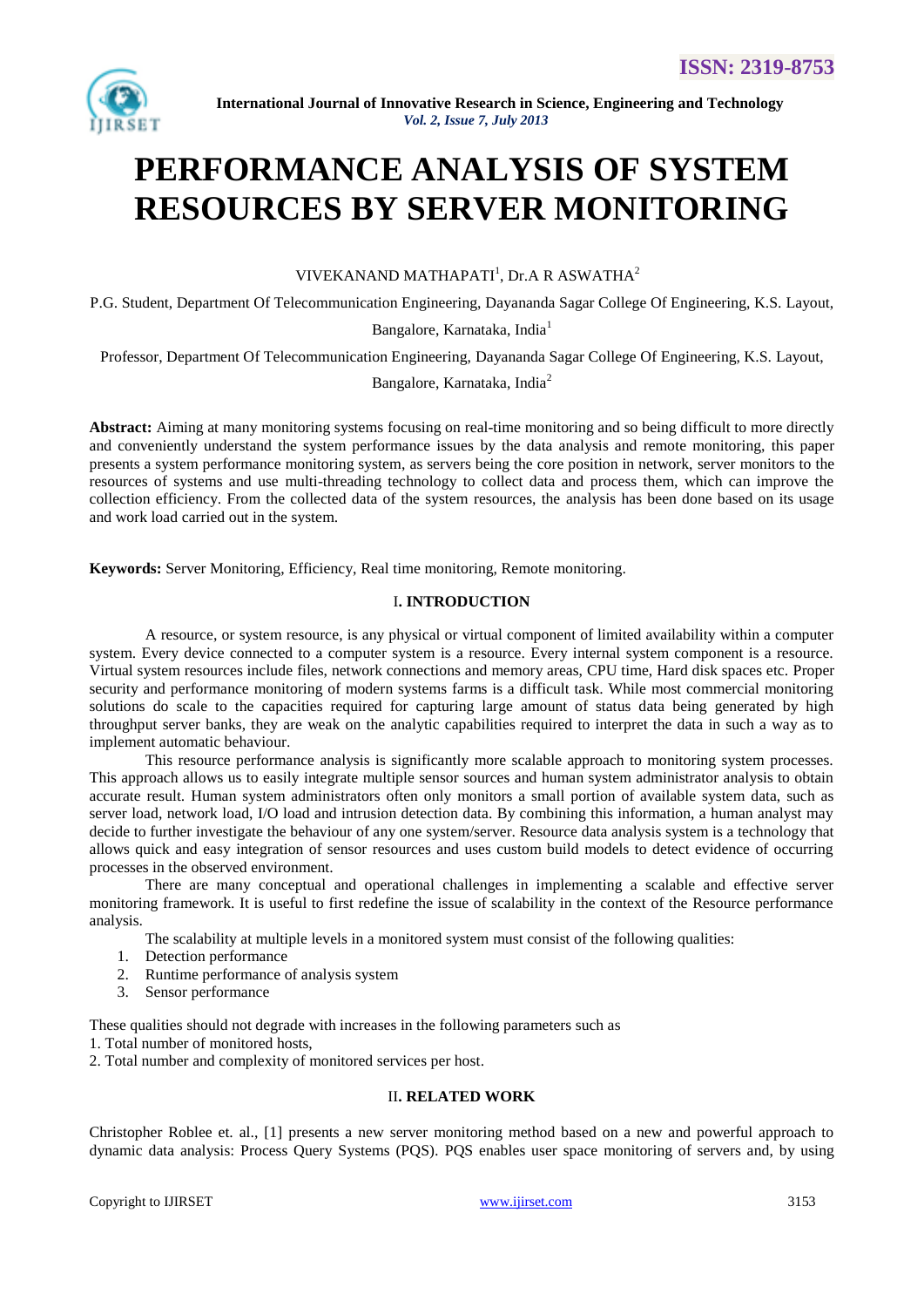

advanced behavioral models, makes accurate and fast decisions regarding server and service state. The PQS system we use is a generic process detection software platform. It builds on the wide variety of system-level information.

Liu Yucheng et. al., [2] focuses on real-time monitoring and so being difficult to more directly and conveniently understand the software performance issues by the historical data analysis and remote monitoring, this presents a server performance monitoring system program based on B/S mode. That system uses B/S mode enables administrators to view the server-side situation in the performance testing and network maintenance.

Wenxian Zeng et. al., [3] introduces how to monitor servers through simple network management protocol (SNMP). We expand MIB resources by defining MIB objects to monitor the resources of sever, and use multi-threading technology to collect data and process them, which can improve the collection efficiency. there are two types of network management protocol in computer network management field, which occupy the dominated position. One is common management information protocol and service (CMIP/CMIS), which is proposed by OSI organization. And the other is SNMP, which is put forward by IETF.

Forrest et. al., [4] reports a preliminary results aimed at establishing such a definition of self for Unix processes, one in which self is treated synonymously with normal behavior. They showed that short sequences of system calls in running processes generate a stable signature for normal behavior.

Nim soft monitor, [5] delivers the essential capabilities that need to proactively monitor and Manage performance. This is a single platform with an extensible architecture that can help in monitoring every system and service that matters. It is an efficient, scalable platform that is use to monitor and manage the following systems and services. Servers such as Windows, Linux, UNIX.

Jeffrey et. al., [6] proposed a Autonomic computing is a grand-challenge vision of the future in which computing systems will manage themselves in accordance with high-level objectives specified by humans. Technologies associated with system-level self-configuration, self healing, self-optimization, and self-protection tend to entail interactions among multiple autonomic elements.

Bohra et. al.,[7] proposed a remote monitoring and recovery/repair of the software state of a computer system without using its processors or relying on its OS resources. It can be used to detect and repair damage to the OS state of a computer system. Two case studies of remote repair of an OS subject to resource depletion to the point where it cannot perform useful work and local repair is impossible.

# III**. System Architecture**



Figure 1. Architectural Block Diagram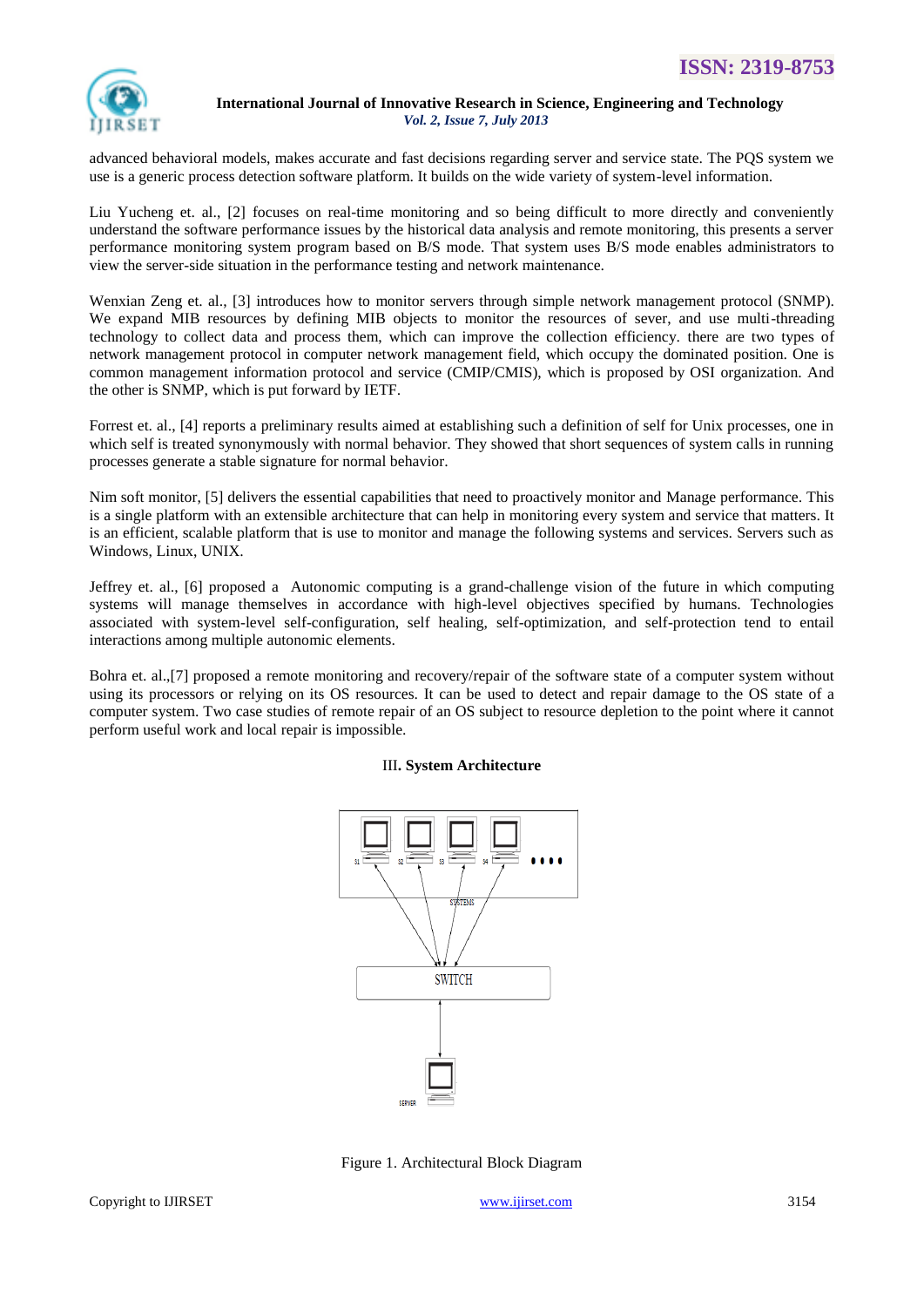

Each system has the host level component called user space sensor, which monitors the system and publishes significant events to the monitoring server. This approach correlates host generated events with events from other spaces, such as network sensors, that pertain to network-level indicators of host failure. The purpose of the user space sensor is to collect and pre-process host-level state data and to generate sufficient events in order to enable host verification at higher levels in the system. The user space sensor comprises 2 modules: a state extractor and an evaluator. The state extractor must acquire the following metrics: each process should have its process ID(PID), process state, percent memory utilization, percent process CPU utilization, process parent name, process parent ID(PPID). Similarly entire system should have information about percent total system memory utilization, percent total system CPU utilization, total number of processes, total bytes sent and received over network interface, total number of disk IO operation.

This system design governs the following general scenarios: Analyze in change of host behaviour after the network-level event relevant to that host has occurred. Also, diagnoses of the host failure caused by system or service configurations and application flaws.

Many computers systems are connected over a network, where in the systems can be a single CPU or multiple CPU's, these systems are connected to the Server. The server can be a single CPU or multiple CPU's, connected to all the systems over a network (switch).

Resources of the system such as Memory, CPU, Network, Processes, I/O disks etc, the data of these resources are collected from the individual system at the server which can be said as the master system. The resources of the systems are analyzed at different time intervals. The time interval is designed configurable such that the performance of the different systems connected to the main server are being analyzed.

**Monitoring:** System performance monitoring is the act of collecting system performance parameters such as node's CPU utilization, memory usage, I/O and interrupts rate, and present them in a form that can be easily understood by the system administrator. This service is important for the stable operation of large clusters because it allows the system administrator to spot potential problems earlier. Moreover, other parts of the systems software can also benefit from the information provided.

**System Design:** System's main function is to realize the server monitoring, to extract several performance indicators of being monitored process from the computer system and at the same time to display them during the operation process of being monitored process of being set. System can demonstrate these performance indicators in front of the test staff in the real-time waveform way according to choose and put together the same performance indicators of the different processes for the waveform comparison. In the same time of monitoring and displaying, it stores the monitor data to be needed into the database, which is neither a waste of system resources and can remove the helpless situation of the testers long sitting in front of a computer to monitor. The testers may be based on need at any time to view the data stored in the database and can show all monitoring data of the monitoring process at a monitored time period in the waveform diagram or in tabular form.



Figure 2. Sequence Diagram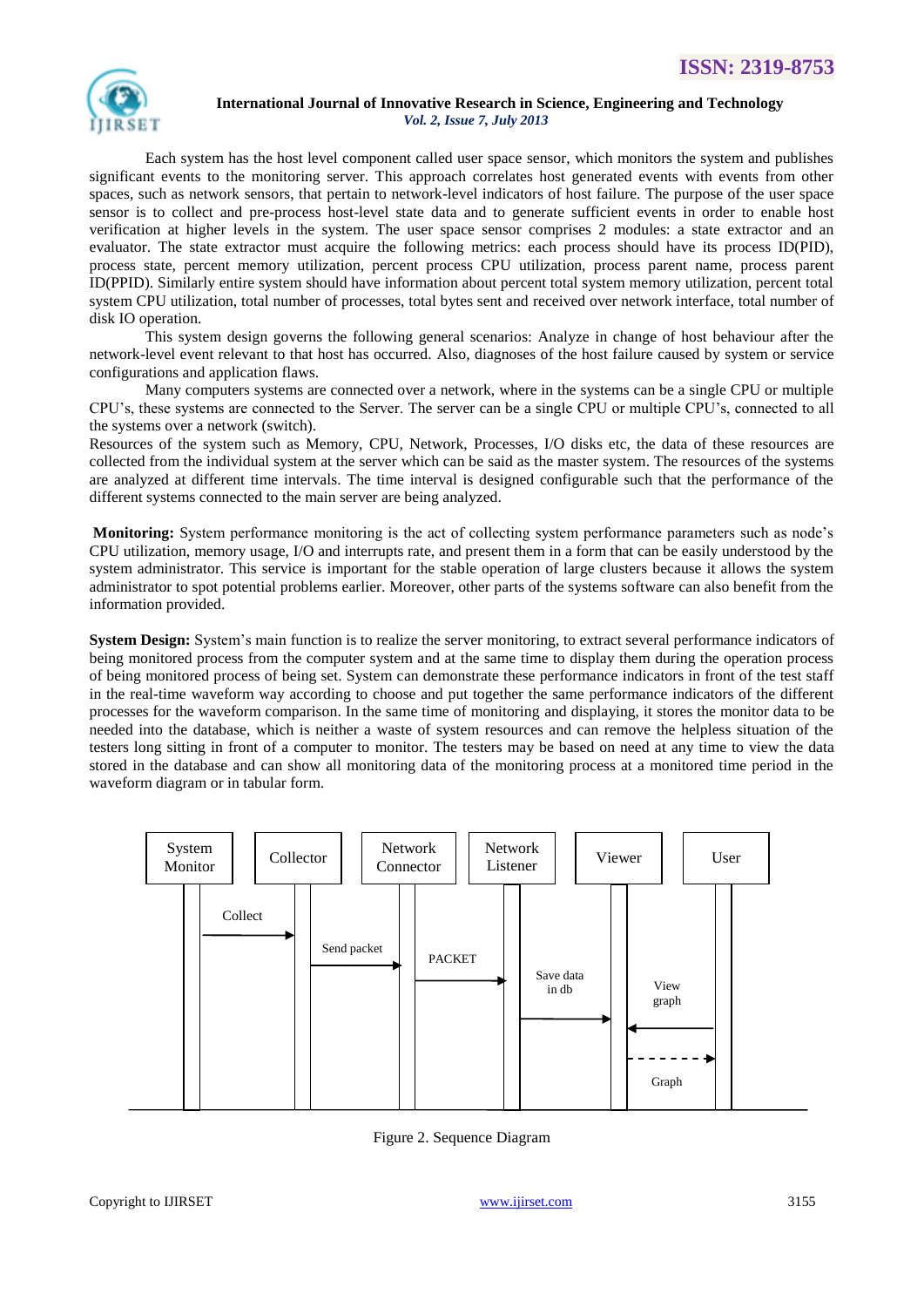



Figure 3. The flow of the current Resources

**Database Design:** The focus of the system is that you can choose whether or not to store the monitoring data down for testing staff and managers to view the situation monitored.

The monitoring of the system is generally long Running tests in the performance testing process, which will certainly generate a lot of monitoring data. To store the monitoring data into a database can more conveniently and more intuitively extract these monitoring data to viewing and to analysis.

Pm Info table and Pm Record table be used to record monitoring data of the process. When the system began to record the monitoring data for the monitoring process, a record is added into the Pm Record table in the database with recording the current monitoring ID, the monitoring information of the recording starting time. When the recording ended, the monitoring information of the recording ending time is recorded. Throughout the recording monitoring data time period, every one set time interval, a data is added into the Pm Info table in the database with the record of CPU utilization rate, physical memory usage, virtual memory usage, etc. monitoring information of the current monitoring sampling time. At the same time, to use RID column attributes of the Pm Info table to record that this article records corresponds to which performance sampling of the process in the Pm Record table.



### IV. **SIMULATED RESULTS**